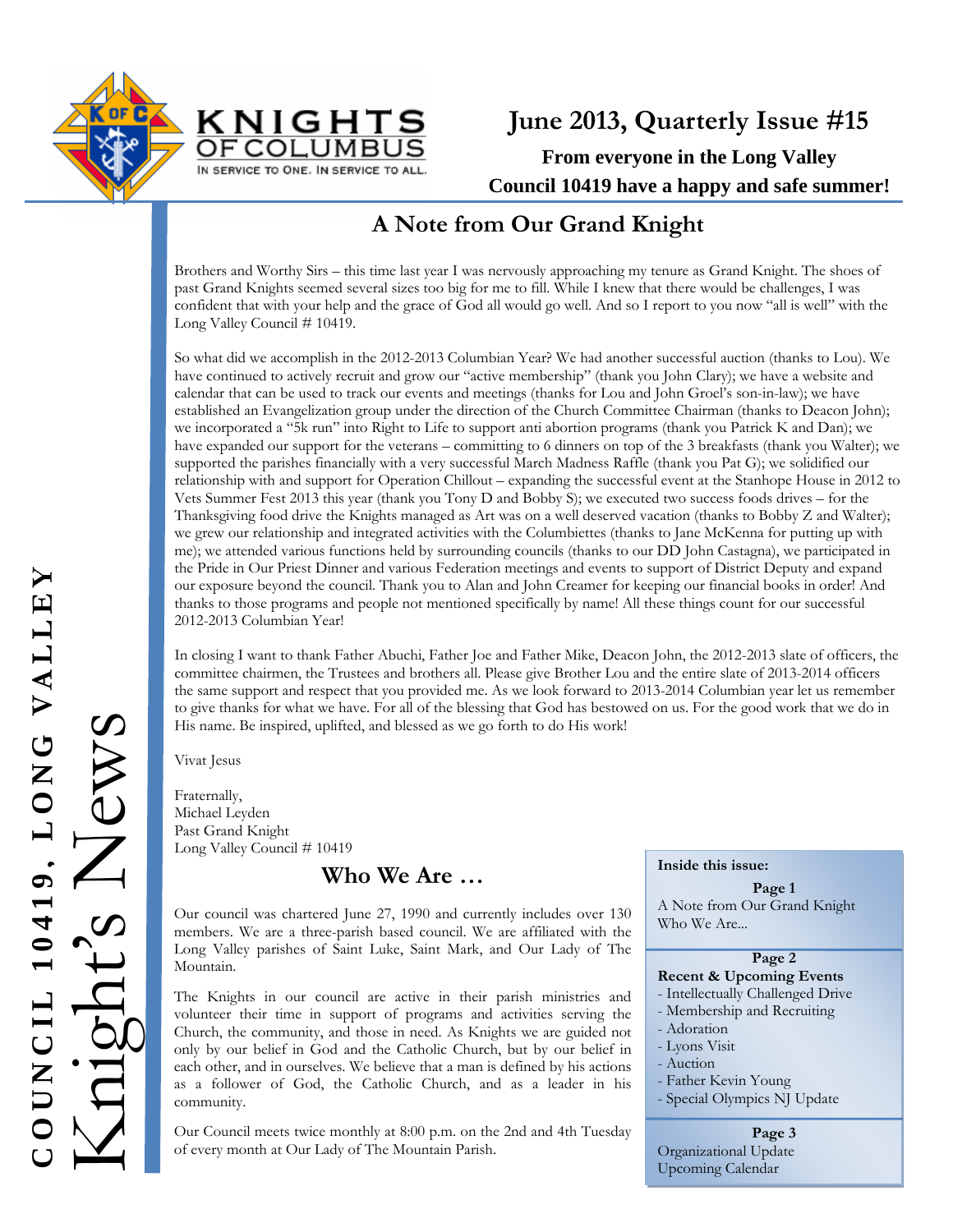Knights of Columbus **Long Valley Council 10419**  Long Valley, New Jersey 07853

## **Intellectually Challenged Drive/Arc of Morris**

On Tuesday, June18, 2013 several Brothers went to the Arc Morris in Flanders, New Jersey. The Brothers presented Bill Testa, the director of Arc, with a check for \$2,021.83. This check represented what our council collected during the Intellectually Challenged drive held earlier in the year which is managed by our Community Committee Chairman, Walter Lublanecki. Bill graciously gave the Brothers a tour through the facility. In addition to the Flanders location, Arc has two other locations in Morris County, one in Dover and the other in Whippany. These three locations are training centers. The Arc Morris also has 19 Group homes and a 20th home is nearly completed! Arc is housed in a building that was originally built in 1929 for the Flanders School. The bell atop the sign where we are standing is the original bell that was used to signal the beginning and end of classes.

Incidentally, this facility has a Gift Shop that is open to the public from 8:00AM until 4:00PM Monday through Friday. Various items are for sale, that some of the folks at the facility make.

#### **Lyons Visits**

Our council will begin hosting a dinner service for the Post Traumatic Stress Disorder (PTSD) combat unit at the VA New Jersey Healthcare System - Lyons facility on the 4th Monday of the even months starting in August. Brother Walt Lublanecki has taken on the co-ordination of this undertaking and will need as many Brothers as possible to help. Each service will require between (at least) 4 to 5Brothers, as well as a few women to help with serving the women's unit. The first service will be on August 26, 2013 from 5:00PM to 7:00PM. We ask that any and all Brothers, who would like to participate in this dinner service in any way, such as preparing the food, soliciting possible donors (restaurants, delis, butcher shops, supermarkets, etc.) and serving the food, please contact Brother Walt.

#### **Special Olympics NJ Update**

Brothers – As you know we recently completed the 2013 Special Olympics NJ Summer Games. While events scheduled for Friday, June 7<sup>th</sup> were dampened by rain, the spirit of the games and in particularly the athletes shined bright.

The Warren County leg of the Law Enforcement Torch Run www.njtorchrun.org went off as scheduled. Representing the Knights of Columbus were Charlie Shipley (Joyce Kilmer Council #3483) and Michael Leyden (Long Valley Council #10419).

The Food Tent and BBQ grills turned out a record number of hamburgers and hotdogs for athletes, families, and support staff. In excess of 18,600 "burgers and dogs" were grilled. Participating from the Long Valley Council were Tom Sanders, Tom Smith, Bobby Scanga, Dan Flaherty and Mike Leyden. Long Valley Columbiettes Ann Greszczak and Marge Sanders participated as well.

A word about the 2014 USA National Special Olympics Games being held in and around Mercer County New Jersey (http://www.2014specialolympics.org/ ), "Every four years Special Olympics conducts a National Summer Games in the United States that includes athletes from all 52 US Programs…" To register and volunteer, please visit:

www.2014usagames.theregistrationsystem.com/en/1381

#### **Membership and Recruiting**

Since my tenure as Membership Chairman is coming to a close, I would like to take this opportunity to thank all of those Brothers that helped to make my task easier. I would also like to once more extend a hearty welcome to those new Brothers who joined our great Council during the past year, namely: Mario Antonacci, Sam Bonfonte, Patrick Conboy, Brian Cox, John Notte, Chris Thomas, and Lou Waxmonsky.

Fraternally, John H. Clary

#### **Adoration**

Deacon candidate James Jones and I will be conducting Adoration of the Blessed Sacrament at Our Lady of the Mountain during July and August on our council's meeting dates, the 2nd and 4th Tuesdays of each month. Adoration will be held at 7:00PM and go until 7:45PM.

Hope to see you there! Deacon John

### **Auction**

We are just beginning plans for this year's auction. The auction will take place on Saturday, December 7 at St. Luke's at 6:00PM. This silent and live auction is our biggest event of the year. Proceeds generated help us support various community projects, our Scholarship Program, and our other charitable interests. Be on the lookout for upcoming notices on meetings that will start in mid to late July. Please help us in any way you can to make the auction a success.

### **Father Kevin Young**

Brothers Art Catalusci, Grover Cribb, Lou Monteforte, Tom Sanders, Tom Smith, and John Clary attended our seminarian (now reverend) Fr. Kevin J. Young's First Solemn High Mass last evening at Our Lady of Mt. Carmel Church in Boonton. It was a very spiritual evening. We all received a special personal blessing after the service! Fr. Young was ordained on June 1, 2013 in Lincoln, Nebraska. He celebrated his First Low Mass on June 2, 2014 in Omaha, Nebraska.



**A picture with Fr. Kevin Young** From left to right John Clary, Tom Sanders, Grover Cribb, Fr. Kevin Young, Tom Smith and Lou Monteforte.